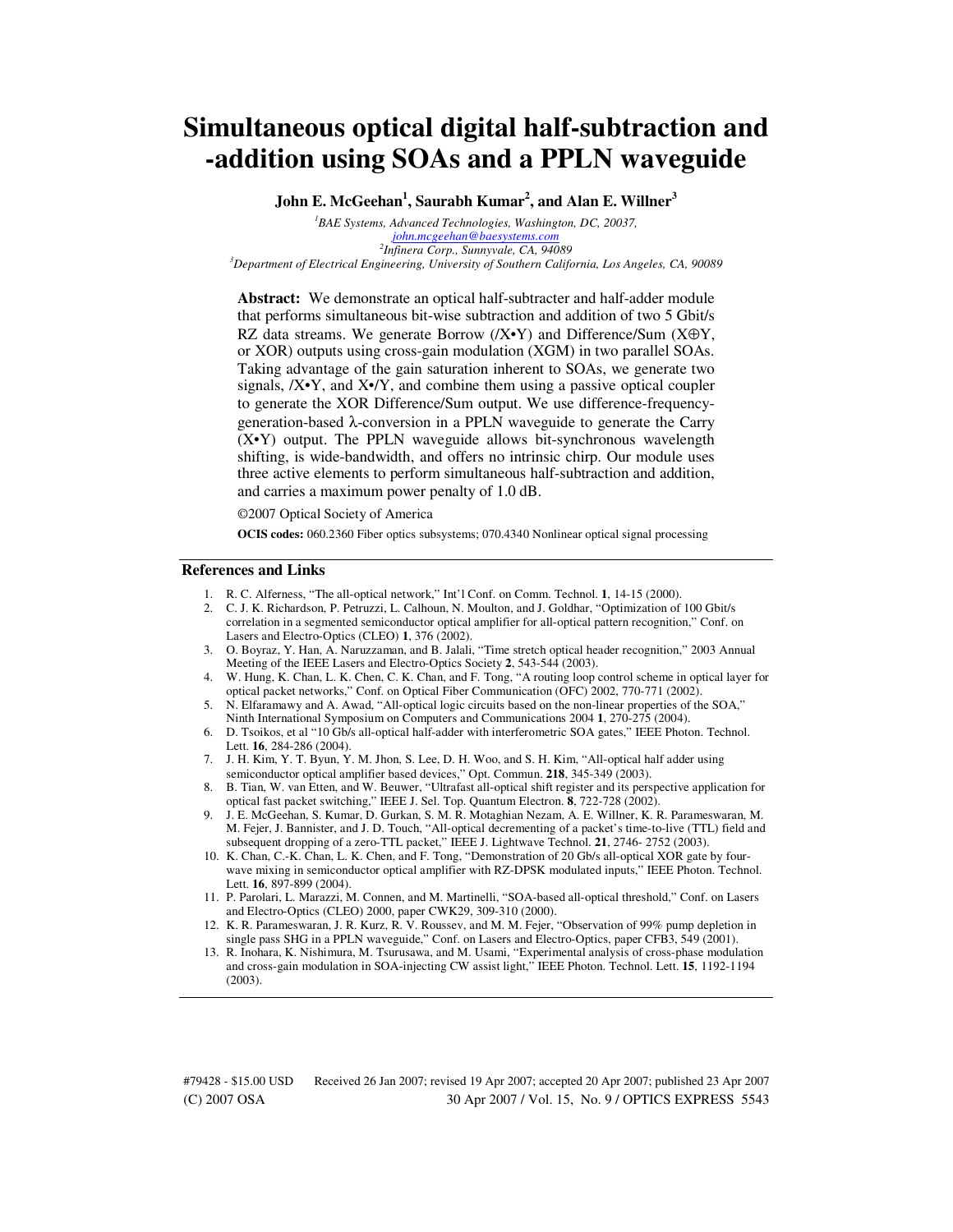# **1. Introduction**

There has been renewed interest in the possibility of all-optical networks, where signals are transmitted, routed, and processed optically at high-speed line rates [1]. However, this vision might require many functions not currently realized in the optical domain, including optical address recognition, packet forwarding, routing-loop control/TTL decrementing, optical encoding/decoding of data, and packet checksum calculation [2-4]. It may also require signal processing devices, including optical digital logic gates, counters, shift registers, and half- and full-adders and subtracters for data encryption, key checking, or processing of packet headers. For this reason, there is value in demonstrating optical digital logic functions (e.g., AND/OR/XOR/XNOR) [5] and signal-processing functions (e.g., shift registers, subtracters, adders, (de-)multiplexers, and counters).

There have been recent demonstrations of some of these essential functions in the optical domain, including optical half-addition [6-7] and an optical shift register [8]. To our knowledge, however, there has yet to be a demonstration of an optical half-subtracter, nor a module that can perform simultaneous half-subtraction and -addition. Applications of an optical half-subtracter module include decrementing the time-to-live (TTL) packet header field, routing-loop control, dual-direction binary counters, encryption and decryption of data, packet checksum, and arithmetic-logic units (ALUs) [4, 9].

In this paper, we demonstrate simultaneous bit-wise half-subtraction and half-addition of two independent 5 Gbit/s input data streams. We generate "Borrow" (/X•Y, where /X represents the inverse of X, or 'X-bar') and "Difference/Sum" (X⊕Y, or XOR) outputs using cross-gain modulation (XGM) in two parallel semiconductor optical amplifiers (SOAs). Taking advantage of the gain saturation inherent in SOAs, we generate two signals,  $/X^*Y$ , and X•/Y, and combine them using an optical coupler to generate the XOR "Difference/Sum". Since the SOAs generate  $/X\cdot Y$  and  $X\cdot Y$ , we can tap off the  $/X\cdot Y$  signal to use as the "Borrow" output, making the Borrow output "free" as a side-effect of the generation of "Difference/Sum". We use difference-frequency-generation (DFG) λ-conversion in a periodically-poled lithium niobate (PPLN) waveguide to generate the "Carry" (X•Y) output. The PPLN waveguide allows bit-synchronous wavelength shifting, is wide-bandwidth, and produces no intrinsic chirp. Our module uses only three active elements to perform both halfsubtraction and addition, and carries a power penalty of ~1.0 dB.

#### **2. Network architecture**

The development of optical logic and signal processing may require a fundamental shift in architecture as one moves from electronics to optics. It may not be enough to simply "replace every electronic gate with an optical one" – some functions that may be trivial to construct using electronic elements may be difficult in optics, while the unique features inherent in optics (including nonlinearities and phase) may make optical implementations more realistic.

A key example is the comparison of the electronic and optical ALUs. In conventional electronics, addition is the default operation. In most cases, subtraction is done in an ALU by taking the "two's complement" of the subtrahend  $(B, in the equation "A-B=C")$  and adding  $\overrightarrow{A}$ and B together. One reason is that it has been easier to construct adders than subtracters in conventional electronics; almost all electronic ALUs are build around the adder as a fundamental building block. However, this may not be true for optical systems, where a halfsubtracter implementation may be more straightforward than that of a half-adder. Thus, it is not only enough to "build an electronic ALU with optics" but rather to consider the possibility of completely new architectures for optical networks – to do this, not only are examples of currently-used electronic functions required, but examples of optical implementation of functions often ignored in electronics may be useful in developing such new architectures.

## **3. Logic implementation**

A digital gate-level conceptual diagram for a half-subtracter that implements the function 'X- $Y'$  is shown on the left in Fig. 1(a). There are two digital inputs, 'X' and 'Y', and two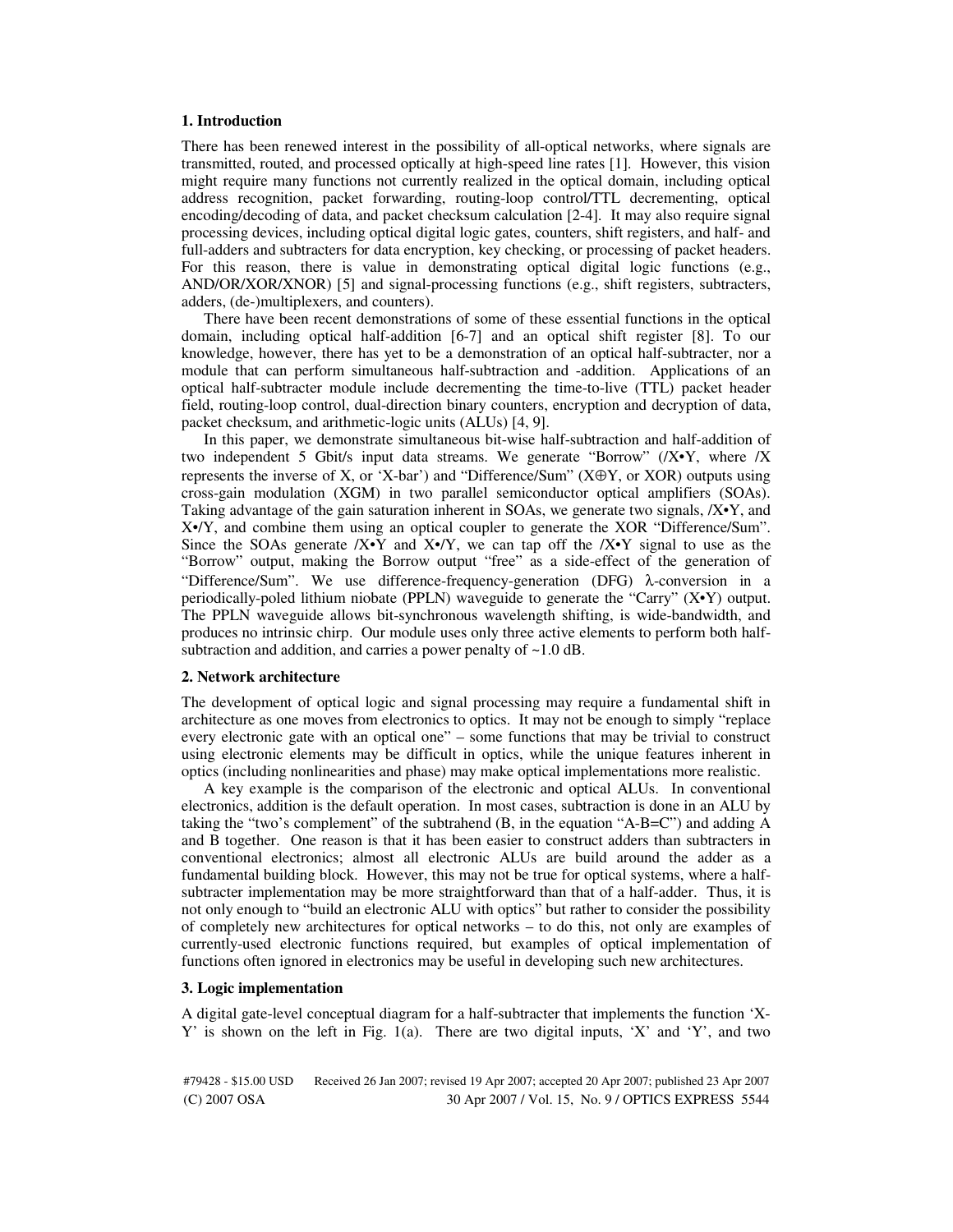outputs, "Difference", and "Borrow". The "Difference" output exists only when either 'X' or 'Y' exist (equals logic '1'), but not both (if both inputs to the subtracter equal one,  $1 - 1 = 0$ ). Thus, the output logical relationship for "Difference" is 'X⊕Y', commonly known as the exclusive OR (XOR), or parity, function. The XOR function, while not difficult to implement directly in electronics, has been found difficult to implement directly in the optical domain (although there have been some recent demonstrations [10]). However, this problem can be solved by breaking the XOR function down into the logical primitives of AND and OR, leading to the function ' $X \cdot Y + /X \cdot Y$ ', and thus can be implemented using two AND gates with inverters ('bubbles') at the input, the outputs of which are followed by an OR gate. The "Borrow" signal exists only when it is necessary to subtract from a nonexistent signal (i.e.  $0 1 = 1$ , plus a 'Borrow'), and thus is represented by the logical function '/X•Y'. In the original conceptual diagram in Fig. 1(a), this required an additional gate. However, when implementing the "Difference" signal using AND/OR gates, the "Borrow" signal of '/ $X \cdot Y'$  is generated as an intermediate step toward "Difference", and can be tapped off, generating the "Borrow" signal "for free" as a byproduct of generating "Difference".

A gate-level implementation of a half-adder that implements the function  $X+Y'$  is shown in Fig. 1(b). There are two inputs, 'X' and 'Y', and two outputs, "Sum", and "Carry". The "Sum" output exists when one of the digital inputs, but not both, carries a value of logic '1' (0  $+ 1$  or  $1 + 0 = 1$ ). This is an XOR relationship, identical to that which is required to generate the "Difference" signal in the half-subtracter. Thus, it is not necessary, in this simultaneous half-subtracter/adder implementation, to include a separate set of gates for "Sum" – it also comes "free" as a result of generating "Difference" in the subtracter. The "Carry" output exists only when both the 'X' and 'Y' inputs are logic '1' (i.e.  $1 + 1 = 0$ , plus a 'Carry'). This is the logical function 'X•Y', or AND, and can be represented by a single AND gate.



Fig. 1(a). Gate-level concept of half-subtracter. (b). Gate-level concept of half-adder.

A truth table showing the inputs and outputs for the half-subtracter and adder is shown in Fig. 2(a). Note the shaded area of the table, showing the similarity between the halfsubtracter "Difference" output and the half-adder "Sum" output. Taking advantage of these similarities to create a single "master" gate-level implementation for the combined halfsubtracter and half-adder, we obtain the construction shown in Fig. 2(b). The final implementation requires six gates – three AND, one OR, and two inverters.

| Input data<br>bits |   | <b>Subtracter</b><br>$(X-Y)$ |       | Adder $(X+Y)$ |       | X |
|--------------------|---|------------------------------|-------|---------------|-------|---|
| X                  |   | <b>Borrow</b>                | Diff. | <b>Sum</b>    | Carry |   |
| 0                  | 0 |                              |       |               |       |   |
| 0                  |   |                              |       |               |       |   |
|                    | 0 |                              |       |               |       |   |
|                    |   |                              |       |               |       |   |

Fig. 2(a). Truth table for halfsubtracter and half-adder. Difference (subtracter) and Sum (adder) are identical.



(b). Gate-level diagram of combined half-subtracter/ adder using 6 gates (three AND, one OR, two inverters.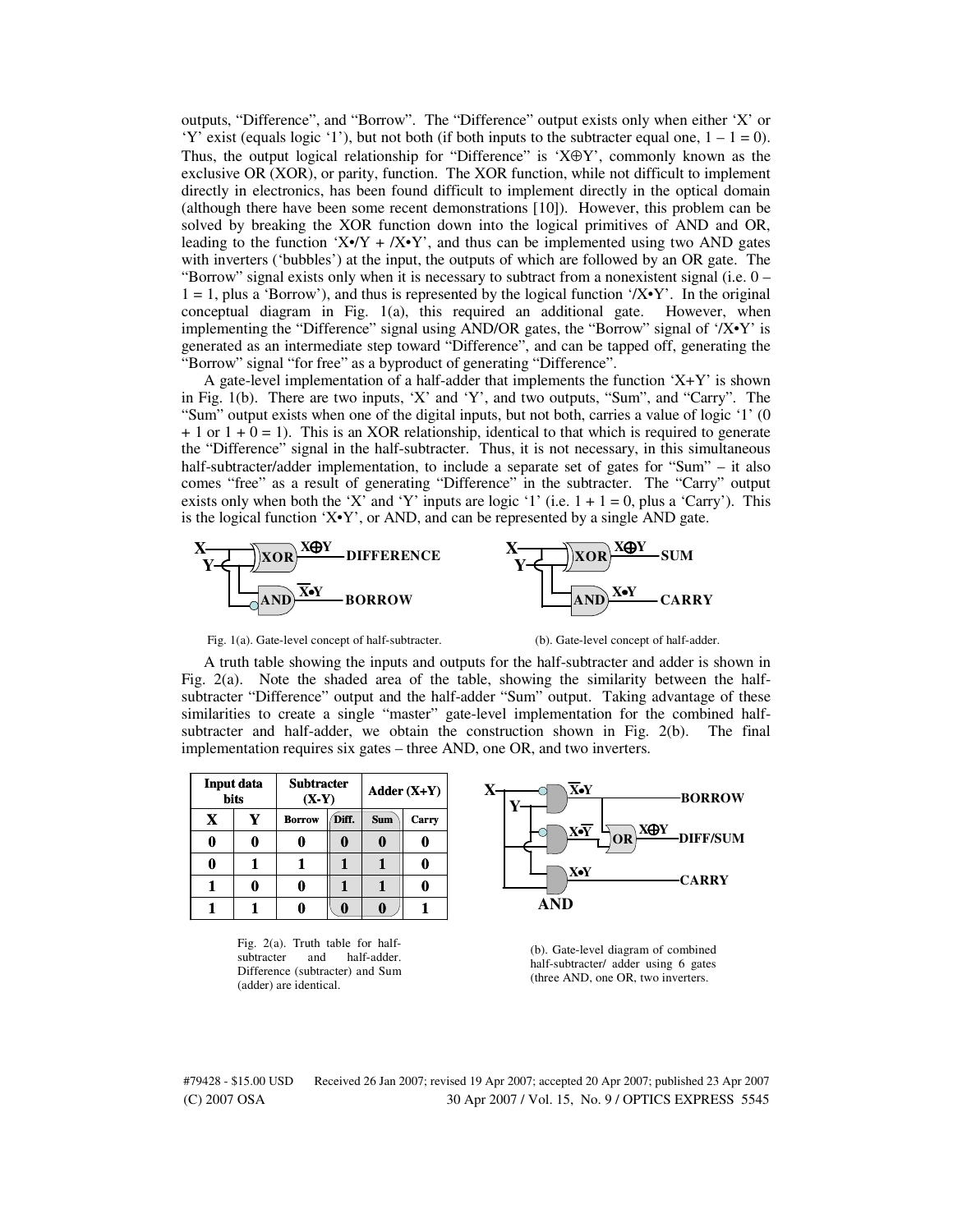### **4. Optical implementation**

The optical half-subtracter/adder, as illustrated in Fig. 3, requires only three nonlinear optical elements, in contrast six electronic gates are usually required. The two blocks generate: (1) the Difference/Sum and Borrow outputs, and (2) the Carry output.

The upper block of the half-subtracter/adder is the XOR that will generate both the "Borrow" and the "Difference/Sum" outputs. The keys to this block are the two SOAs that generate outputs via XGM. In the XGM process, one high-power pump signal saturates the SOA gain, resulting in little residual gain available for any other probe signals. We consider the case of two synchronized co-propagating data streams 'X' and 'Y' located at  $\lambda_X$  and  $\lambda_Y$ , respectively. If 'X' is used as a pump, is at a significantly higher average power than 'Y', and an 'X' data bit is equal to '1' then the SOA gain is almost completely saturated. Therefore, a 'Y' data bit of any input value ('0' or '1') is suppressed, resulting in an output of a '0' [11]. Only when a 'Y' data bit is equal to '1' and the coinciding 'X' bit is '0' will any output be seen on  $\lambda_Y$ . This corresponds to a logical function of '/X•Y' on  $\lambda_Y$ . This output on  $\lambda_Y$ .

To generate the "Borrow" (' $/X^{\bullet}Y$ '), input 'X' is used as the high-power pump signal and input 'Y' is the lower-power probe signal. In the second SOA in the upper block, 'Y' is used as the high-power pump signal and 'X' is the lower-power probe signal, thereby generating 'X•/Y'. A single 50:50 coupler is used as an OR gate, combining the two SOA outputs and generating the logic function 'X•/Y + /X•Y', or XOR – the required Difference/Sum output.

The lower block of the half-subtracter/adder enables the "Carry" for the half-adder; if halfadder functionality is not needed, this can be omitted. This block generates the 'X•Y' "Carry" signal using different frequency generation (DFG) in a PPLN waveguide. Using a cascaded  $\chi(2):\chi(2)$  process, the PPLN waveguide acts as a wavelength conversion device that maps an input signal to a mirror-image wavelength with respect to a pump wavelength  $(\lambda_C \approx 2^*\lambda_X \cdot \lambda_Y)$ [12]. The  $\lambda$ -shifting process in the PPLN can be controlled on the order of a bit duration; by modulating the PPLN waveguide pump signal, a logic '1' bit on the input signal wavelength(s) is λ-shifted only when the pump signal is logic '1'. Thus, the output wavelength ( $\lambda_C$ ) carries data that is the logical AND of the input signal and modulated pump. Additional advantages of PPLN DFG over SOA four-wave-mixing include its wide operational bandwidth (~50 nm), lack of intrinsic chirp, and negligible added noise.



Fig. 3. Optical implementation of the half-subtracter/adder. This module uses three optical elements – two SOAs and one PPLN. The OR function is provided via an optical coupler. The upper block is all that is required for half-subtracter functionality, the lower block is required to include half-adder functionality.

#### **5. Experimental setup**

Figure 4 shows the experimental setup for the optical half-subtracter/adder, divided into the two blocks described above. The two data streams 'X' and 'Y' are generated by externally modulating two lasers at 1548.0 nm ( $\lambda_X$ ) and 1550.1 nm ( $\lambda_Y$ ) with 5 Gbit/s RZ pseudorandom data sequences up to  $2^{11}$ -1; we stopped at  $2^{11}$ -1 due to programming the pattern generator.

The 'X' and 'Y' inputs are both amplified to 18 dBm and combined using a 10:90 coupler. Coupler output port #1 uses the 'X' data signal (16.5 dBm output) as the high-power pump, and the 'Y' data signal (8 dBm) as the lower-power probe signal. Coupler output port #2 has the power levels reversed ('Y' at 16.5 dBm, 'X' at 8 dBm), and the 'Y' data signal acts as the pump signal while 'X' is the probe. The two coupler outputs are input to the two SOAs, both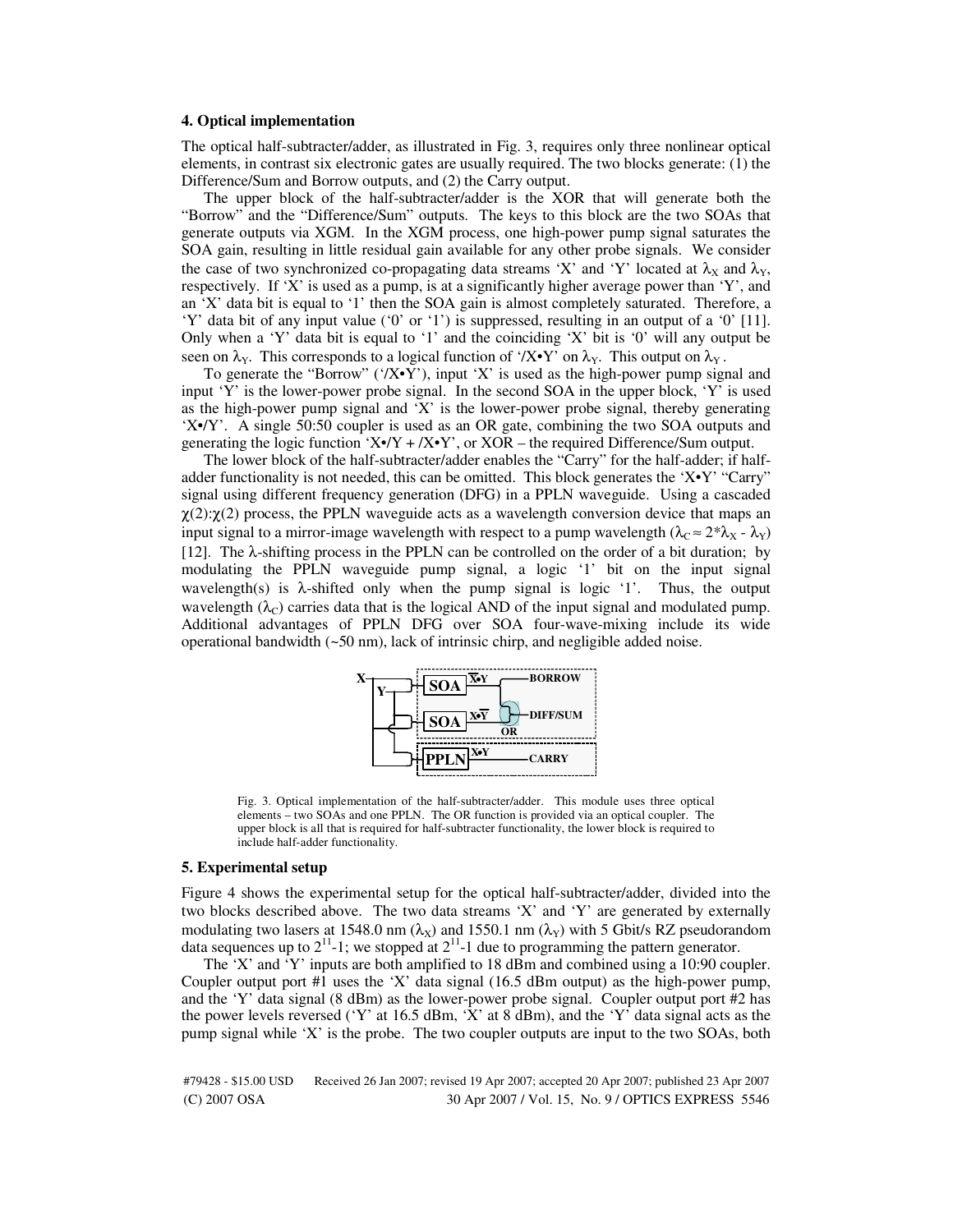biased at 185 mA. 1546.0 nm CW assist light (shown in the figure) at 9 dBm is also coupled into each SOA along with the data signals. This input increases the efficiency of the XGM process by biasing the total average power closer to the saturation point [13].

The outputs of the two SOAs are filtered to isolate the low-power probe signal wavelength that carries the logical result desired and remove residual reflection in the SOA cavities. For SOA #1, the output signal on  $\lambda_Y$  carries '/X•Y'. For SOA #2, the output signal on  $\lambda_X$  carries 'X•/Y'. The output of SOA #1 is then split into two branches using a 50:50 coupler. One output branch of this coupler represents the '/X•Y' "Borrow" output for the half-subtracter. The other output branch is combined with an attenuated SOA #2 output to create the combined final output of '/X•Y + X•/Y', which is the "Difference" (XOR) of the halfsubtracter. Should half-adder functionality also be desired, this output also represents the "Sum". The lower block of the module uses a single PPLN waveguide and is used to generate the "Carry". Input data signal 'Y' is used as the PPLN pump. Input signal 'X', at 1548 nm, is used as the probe signal, and the converted output signal is at a wavelength "mirrored" around the pump  $(\sim 1552.2 \text{ nm})$ . Input signals 'X' and 'Y' are amplified, combined using a 50:50 coupler, and injected into a polarizer, followed by the PPLN waveguide.



Fig. 4. Experimental setup for the half-subtracter/adder.

Figure 5 shows the PPLN output spectrum, including the 'Y' pump signal, 'X' probe signal, and -15 dBm converted output  $\lambda_{CARRY}$ . The conversion efficiency for a ~6 dBm input signal on  $\lambda_X$  is -21 dB. The output signal on  $\lambda_{CARRY}$ = 1552.2 nm is isolated via filtering, then amplified. This signal carries the logical function 'X•Y', which is the AND of the two data inputs, and is the "Carry" output for the half-adder portion of this module.



Fig. 5. Output optical spectrum of the PPLN. Conversion efficiency for 6 dBm input at 1548 nm is -21 dB.

#### **6. Results and discussion**

Representative bits from the inputs 'X' and 'Y' are shown in Figs.  $6(a)$  and  $6(b)$ , respectively. The "Borrow" output of SOA #1 (' $/X \cdot Y$ ) is shown in Fig. 6(c); an output pulse is present only when 'Y' is logic '1' and 'X' is logic '0'. The second output of the module, the "Difference/Sum" output, which is the combination of the outputs of SOA #1 and SOA #2, representing '/X•Y + X•/Y', is shown in Fig. 6(d); an output pulse is present when 'Y' is logic '1' or 'X' is logic '1', but not both. The 'X•Y' "Carry" output of the PPLN waveguide is shown in Fig. 6(e); an output pulse is present only when both 'X' and 'Y' are logic '1'.

The bit-error-rates for the half-subtracter/adder module are shown in Fig. 7. The "Carry" output shows a  $\sim 0.7$  dB penalty when compared to the back-to-back case at  $10^{-9}$ . The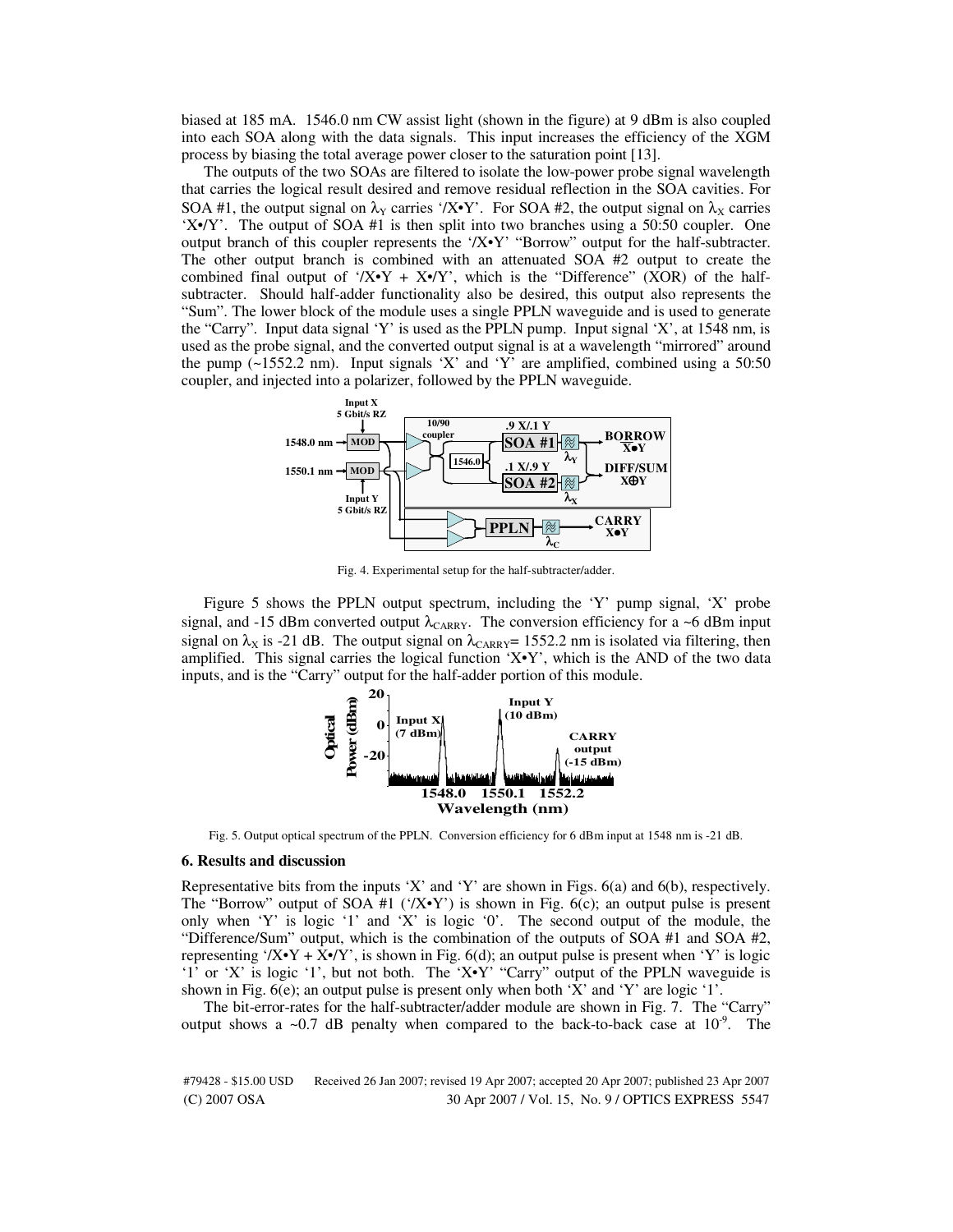"Borrow" and "Difference/Sum" outputs show slightly higher penalties, with the SOA #1 "Borrow" output showing a ~0.8-dB penalty and the combined SOA #1 & #2 "Difference/Sum" output showing a ~1.0-dB penalty. Potentially, the "Carry" penalty could be reduced by using a PPLN waveguide with higher efficiency, and the "Borrow" and "Difference/Sum" penalties could be reduced by using SOAs that have lower noise, are more closely matched, and have a higher XGM efficiency. We observed little pattern dependence for our module for RZ data sequences from  $2^7$ -1 to  $2^{11}$ -1. The use of the NRZ might have more pattern dependence resulting from the XGM process.

A potential limitation is that the "Difference/Sum" output is carried on two wavelengths, as it is the combination of '/X•Y' output of SOA #1, which is carried on  $\lambda_Y$ , and 'X•/Y' output of SOA #2, which is carried on  $\lambda_X$ . For some applications, this may not be significant. However, in cases where data must be re-integrated into the optical data stream, it may be necessary to use an additional wavelength converter after SOA #2 prior to combining the two SOA outputs to ensure that all "Difference/Sum" pulses exist on the same output wavelength.



Fig. 6. (a). Input 'X' to the half-subtracter/adder module. (b) Input 'Y' to the halfsubtracter/adder modules. (c) "Borrow" output of the half-subtracter. A pulse is present only if input 'Y' is logic '1' while input 'X' is logic '0'. (d) "Difference/Sum" output of the half-subtracter/adder. A pulse is present if input 'Y' is logic '1' or input 'X' is logic '1', but not both. (e) "Carry" output of the half-adder. A pulse exists only if both inputs 'X' & 'Y' are '1'.

We note that the upper block of the system setup (generating the "Borrow" and "Difference/Sum" outputs) is all that is required to create a half-subtracter, using two SOAs, as the "Borrow" signal is generated "free" as part of generating the "Difference/Sum". The additional PPLN waveguide is required only to generate the "Carry" for half-adder functionality (as the "Sum" also comes "free" as part of generating the "Difference" output). As the half-adder requires additional optical devices (either the PPLN or another SOA for four-wave-mixing) and the half-subtracter components (SOAs) are readily integrable optical components, it may be easier, in a future optical network, to use subtraction as a 'default' operation rather than the addition commonly used in electronic systems.